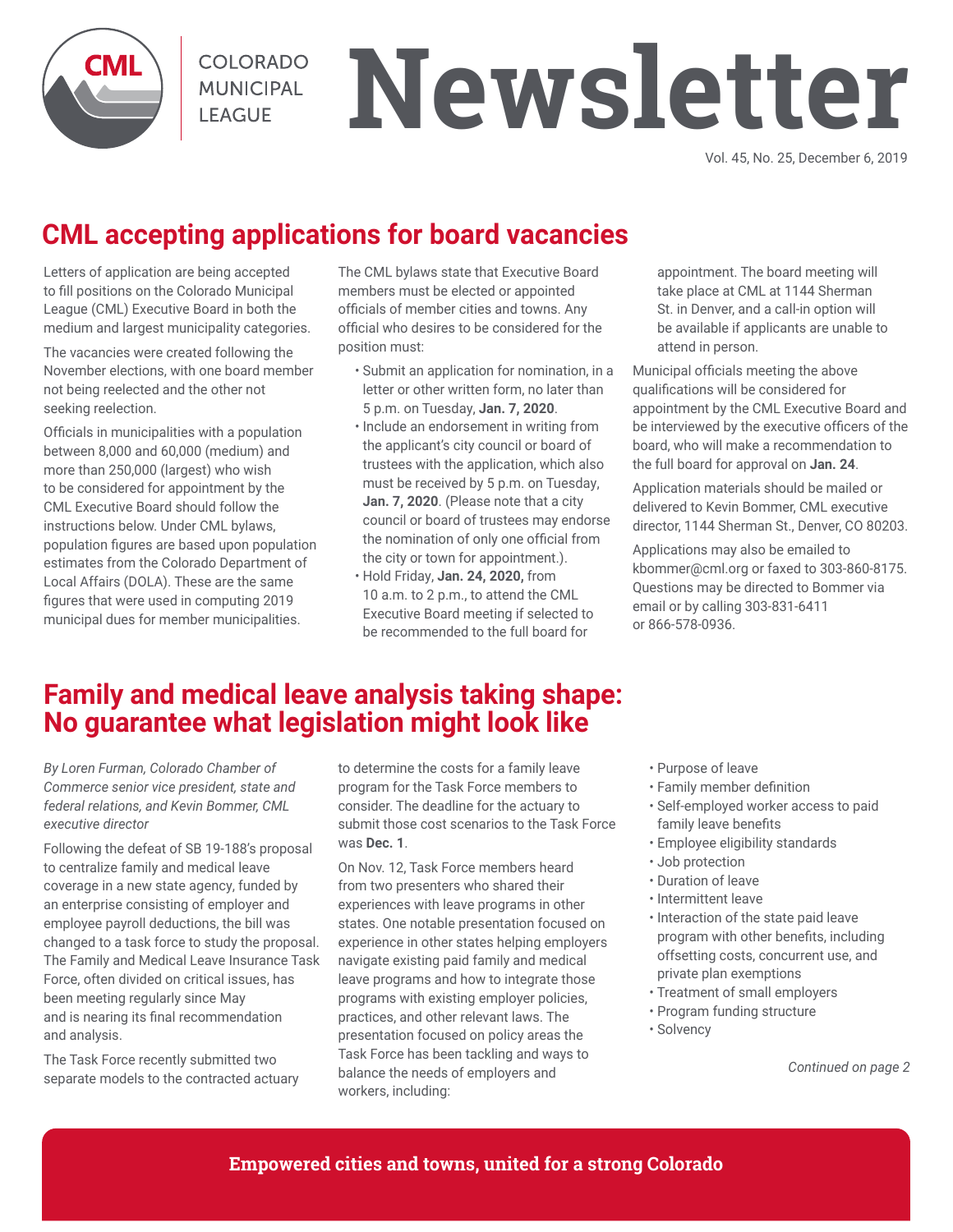The League is saddened to report the passing of **Nancy McAninch**, a past member of the Salida City Council and former CML office manager. "Ken Bueche and myself worked with Nancy Mac, as we affectionately called her, and enjoyed our relationship with her. She served as the League's office manager and oversaw much of the logistics involving the CML annual conference. When she moved to Salida full time, she served with distinction on the Salida City Council, and interacted with League staff quite a bit during her tenure. Our thoughts and prayers go out to Nancy's many friends and family members," stated Sam Mamet, retired CML executive director.

## **Congratulations**

CML congratulates Kathleen Harrison, who is celebrating her work anniversary in December.



#### **Kathleen Harrison**

CML meetings and events coordinator 22 years





*CML Newsletter* (ISSN 7439903) is published biweekly by the Colorado Municipal League, 1144 Sherman St., Denver, CO 80203-2207, for Colorado's municipal officials. (USPS 075-590) Periodical postage paid in Denver, Colorado.

#### **Designer and editor: Courtney Forehand Circulation/mailing lists: Mark Vanderbrook**

POSTMASTER: Send address change form 3579 to Colorado Municipal League, 1144 Sherman St., Denver, CO 80203-2207; (p) 303-831-6411 / 866-578-0936; (f) 303-860-8175.

Subscription to *CML Newsletter* is offered as a portion of member dues. Cost to nonmembers is \$300 a year.

### *"Family and medical leave ..." continued from page 1*

**In memory** After the presentations, the Task Force voted on initial policy recommendations that are not dependent on the actuarial study, which included the following:

> Job protection and amount of time an employee should be required to work before taking leave:

- Several Task Force members argued that this parameter should mirror the Federal Family and Medical Leave Act (FMLA), which sets the standard at 1,250 hours.
- Ultimately, the majority of the Task Force voted to set the standard at 120 days.

State-run program versus an employer mandate:

- Several members expressed concerns that an employer mandate would lead to discrimination in hiring.
- Ultimately the Task Force voted 9–3 for a state-administered model.

Funding for a program by employers and employees:

- The Task Force determined in a 7–6 vote that any program should be 100% funded by employees.
- This is a departure from the 2019 legislative session that included a

50/50 cost split between employers and employees.

Stacking of leave that could occur when an employee takes leave under the FMLA and a new state family leave program.

• The Task Force members determined in a 12–1 vote that no stacking would be allowed for leave taken for similar-type benefits, and there would be no required concurrence of non-similar benefits.

The Task Force will soon make final recommendations that will be included in a report to the legislature and governor by **January 2020**. Recommendations that are not unanimous will include minority opinions.

CML and the Colorado Chamber worked closely with several other organizations in support of paid family leave legislation recognizing existing employer-funded leave policies, many better than what SB -188 would have mandated. The issue will be before the legislature again in 2020, but it is unclear what to expect, as there is no requirement that the recommendations of the Task Force be followed.

## **Gov. Polis releases Rural Economic Blueprint**

On Nov. 23, Gov. Jared Polis released the Rural Economic Blueprint, which outlines ways the administration will continue building a Colorado that works for everyone, especially those outside of the Front Range. The Rural Economic Blueprint will address concerns and challenges in rural communities by leveraging existing assets, building on innovative programs, and increasing efforts to ensure that all Coloradans have the opportunity to thrive.

"I ran on ensuring a Colorado for all where everyone in our state has the opportunity to thrive. I am proud of the work we have done together to lower the cost of health care in rural areas and provide free, full-day kindergarten, and keep our economy on the right track," said Gov. Polis. "We are excited to unveil our Rural Economic Blueprint, which we believe will lead to more prosperity all across our state from, the Eastern Plains to Southern Colorado to the Western Slope. With true collaboration between rural communities and the state, we can truly build a Colorado for all."

The administration is focused on expanding rural access to broadband services, tackling high health care costs, repairing rural roads and bridges, investing in rural economic development, and supporting farming and ranching communities.

More than 155 meetings and listening sessions have been held to engage Coloradans by several state agencies, including the Department of Local Affairs (DOLA), Office of Economic Development and International Trade (OEDIT), Department of Labor and Employment (CDLE), Department of Agriculture, and Department of Transportation.

"Our rural communities are part of our economic lifeblood. This Rural Economic Blueprint builds upon Colorado's current successful rural economic development programs and encourages innovative practices that work," said Betsy Markey, OEDIT's executive director. "OEDIT's team is here to support and is a resource for our rural communities."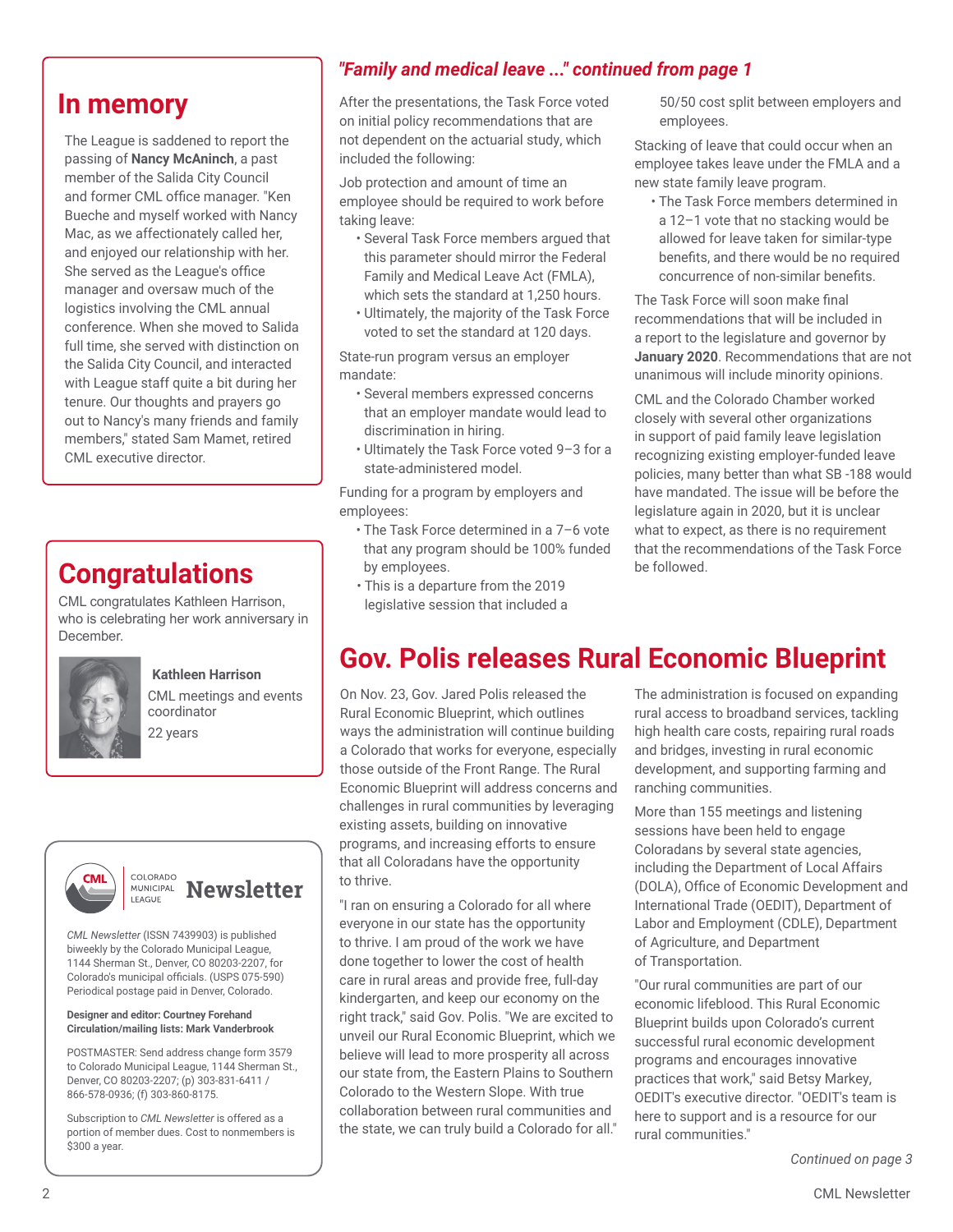#### *"Gov. Polis releases ..." continued from page 2*

"DOLA's team works every day to ensure our rural communities have the tools they need to thrive. This Rural Economic Blueprint is an important piece of our collaborative efforts to ensure workers are connected to the future economy, rural communities have access to quality housing, affordable health care, and are able to expand broadband infrastructure," said Rick Garcia, DOLA executive director.

"I am proud to welcome Gov. Polis back to Montrose. It is fitting that the governor would make this important announcement in our community where we are innovating, investing in our future, ensuring our outdoor economy continues to thrive, and our rural quality of life is protected," said Barbara Bynum, Montrose mayor pro tem.

The governor was joined by Markey; Garcia; Joe Barela, CDLE executive director; Dave Bowman, Montrose mayor; Bynum; David Dragoo, owner of Mayfly Outdoors; State Rep. Marc Catlin (R-Montrose); State Sen. Don Coram

(R-Montrose); Montrose city councilmembers Douglas W. Glaspell, Roy E. Anderson, and Judy Ann Files; Montrose County Commissioners Sue Hansen and Keith Caddy; and San Miguel County Commissioner Hilary Cooper.

The Rural Economic Blueprint can be found at *bit.ly/37HGPmK*.

Watch the press conference at *bit.ly/33qJ9eu*.

## **Developing talent pipelines for Colorado's public sector**

*Sammy Smith, Denver Metro Chamber of Commerce CareerWise partnership manager*

Finding talent is difficult, even for corporations with large budgets, state-of-the-art offices, and world-class benefits. Throw in restricted funding and a perception of drab government work, and recruiting a young, vibrant workforce to the public sector can seem impossible.

Axios recently noted this very problem in its newsletter as the "1 big thing" you needed to know: hiring is down as the job market remains competitive, and retirements are up as baby boomers reach the end of their careers.

But the City of Denver, the City of Aurora, and the State of Colorado have all found a solution to their challenges in youth apprenticeship. Through a partnership with CareerWise Colorado, these government agencies are accessing an innovative workforce system. During the three-year program, high school students are working for departments in positions such as IT, financial services, and business administration. The departments benefit from the productive work in these early-career job functions, and the apprentices benefit from the multiple paths to college and career opportunities presented to them.

For these departments, apprenticeship has proven to be a cost-effective talent acquisition strategy. Unlike internships, which are typically short term and, as a result, tend to deliver low-value work, apprenticeship is designed to create a framework for students to contribute to productive, meaningful work throughout the course of their training. And at the end of the program, the apprentices are ready to step into full-time roles, creating a workforce that is primed for high performance in the jobs departments need filled the most.

Beyond the return on the training investment in the form of production, youth apprenticeship is a workforce strategy that helps employers reflect the communities they are serving with an influx of age and cultural diversity, as well as thought diversity from Gen Z digital natives. Apprenticeship also creates leadership and management opportunities for existing staff — creating a culture of mentorship that is so important for morale and retention.

Youth apprenticeship is a self-sustaining model that benefits each player involved: employers gain new workers, students get opportunities, and local governments cultivate the exceptional talent in their own backyards.

By giving students the opportunity to gain meaningful work experience and its associated professional soft skills, Colorado communities are taking steps to growing the middle class by launching young adults into high-growth, highwage fields before they acquire student debt. By the conclusion of the program, apprentices will also have earned a professional certification and have the opportunity to earn up to a semester's worth of debt-free college credit.

CareerWise works with government, nonprofit, and for-profit corporations to develop their apprenticeship programs by playing the role of intermediary between industry and education by recruiting students, establishing training plans, and liaising between employers and schools to ensure schedules and academic/ employment logistics are seamless.

CareerWise is currently active in the Denver metro area, Eagle County, Grand Junction, and parts of Northern Colorado but is expanding across Colorado in the years to come. If you are interested in how youth apprenticeship can benefit your departments and your young citizens, contact Erin Silver at erin.silver@careerwisecolorado.org or visit *careerwisecolorado.org*.

## **National League of Cities announces Leading Together agenda for 2020 presidential election**

During this year's City Summit in November, the National League of Cities (NLC) announced its Leading Together agenda for the 2020 presidential election. As the level of government closest to the people, city and town leaders are in a unique position to understand Americans' top priorities and concerns. Based

on that understanding, NLC has established an agenda founded on shared values and a shared commitment.

#### **Shared values:**

**•Respect** — America's local leaders ask that the president respect the authority of local

government to act in the best interests of our communities.

**•Partnership** — Local leaders are committed to working together across parties and ideologies to solve problems.

*Continued on page 4*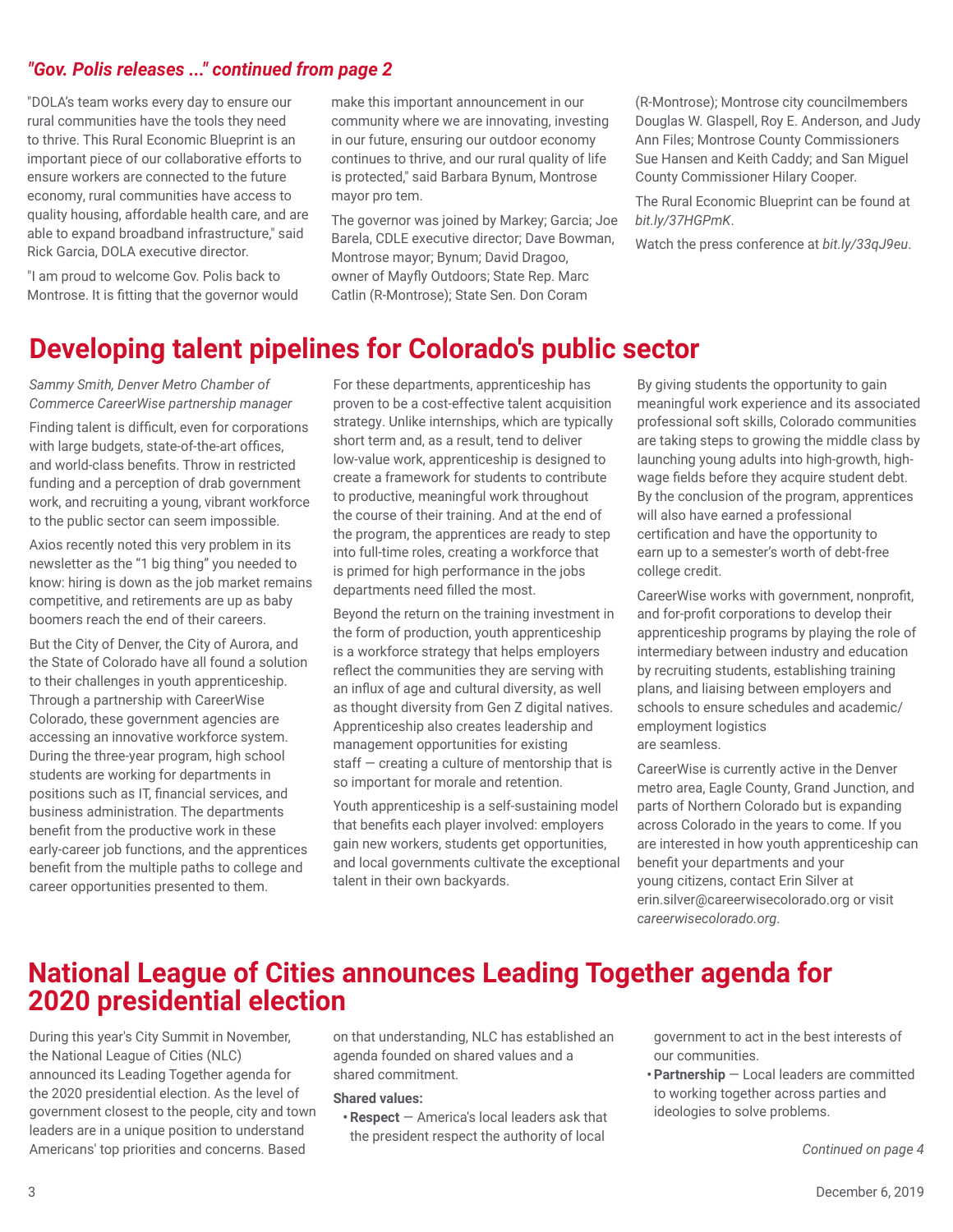### *"National League of Cities announces Leading Together ..." continued from page 3*

- **•Inclusion** As our communities grow more diverse every year, America's local leaders want to partner with the president to build a nation and an economy that works for everyone.
- **•Accountability** We ask that the president join us in delivering on the promises we have made to our constituents, and working diligently for positive results for America's communities.

#### **Shared commitment:**

**•Building sustainable infrastructure** — Much of our nation's infrastructure needs repair, improvement, and modernization to meet the demands of the 21st century. By investing strategically, we can ensure that America's infrastructure will support a stronger economy and withstand extreme weather events.

- **•Creating a skilled workforce**  Investing in the American workforce is critical to protecting and expanding our nation's economic success and ensuring that all people have opportunities to thrive.
- **• Ending housing instability and homelessness** — Housing costs continue to climb in diverse communities across the country, leaving millions of individuals and families without enough money for food, transportation, and other basic needs. The growing imbalance of housing supply and demand is putting affordable housing and homeownership out of reach for too many while undermining economic success at all levels.
- **•Reducing gun violence** It is time for the nation's elected leaders to work together at all levels to address this crisis by advancing commonsense solutions to protect our communities and our children while ensuring that law-abiding residents maintain their Second Amendment rights.

By Leading Together, elected leaders at all levels of government can advance positive solutions and build a strong, safe, and fair America. During the 2020 election cycle, the NLC is pleased to serve as a resource for those vying to be the next leader of our nation and for those who want to better communicate about the needs of America's communities and their residents.

To learn more, visit *nlc.org/citiesagenda*.

## **Flowline rule announcement**

On Nov. 21, the Colorado Oil and Gas Conservation Commission (COGCC) completed the first of four major rulemakings, adopting new flowline regulations. New regulations adopted include:

• A mapping of all flowlines in Colorado. This mapping will be made accessible to constituents via operators or 811 Colorado. The location of flowlines will be made available online at a scale of 1:6,000. For

those interested in more detailed mapping, visit the COGCC's office in person.

• Ensuring that flowlines are abandoned in the least impactful way to public health, safety, welfare, the environment, and wildlife resources. Any changes made to flowlines will now require on-site, independent inspections.

The rules go into effect on **Jan. 14, 2020.**

The Air Quality Control Commission will meet **Dec. 17–19** to adopt new air quality regulations directed by SB 19-181.

The COGCC will meet again **Feb. 26–27** to adopt new regulations about the Mission Change of the commission.

For more information, subscribe to CML's Oil and Gas newsletter or email Brandy DeLange, CML legislative and policy advocate, at bdelange@cml.org.

## **What is happening at the COGCC?**

On Nov. 1, the Colorado Oil and Gas Conservation Commission (COGCC) released a white paper outlining the upcoming Mission Change rulemaking. While this white paper is not intended to be an exhaustive list of all rulemaking changes, it is meant to cover the larger concepts identified by COGCC staff. Topics covered within the white paper included:

- 100 Series: Definitions. This series includes changes to the definition of waste as revised in SB 19-181.
- 200 Series: General Rules. This series includes the duties of the director, record keeping, and comprehensive drill plans.
- 300 Series: Drilling, Development, Production, and Abandonment. This series includes permitting, drilling, and operation of locations and wells (both oil and gas) as well as the process in which

COGCC staff reviews and approves applications.

- 400 Series: Unit Operations, Recovery, and Storage.
- 500 Series: Rules of Practice and Procedure. This series includes the process and procedures for all proceedings before the Commission, including local public forums, standing and responsible parties.
- 600 Series: Safety Regulations. This series includes general safety requirements for operators, equipment, setback and mitigation measures, groundwater sampling and monitoring, emission reduction, and flaring.
- 700 Series: Financial Assurance and Environmental Response. As directed by SB 181, financial backing of operators

must be addressed for both inactive wells and wells transferred to new owners.

- 800 Series: Aesthetic and Noise Control: This series includes noise abatement, odors and fugitive dust. It should be expected that rules identified in this series will influence rulemaking occurring in cumulative impacts and alternative location analysis.
- 900 Series: Exploration and Production Waste Management.
- 1000 Series: Reclamation. Along with remedying conflicts currently in process regarding surface owner waivers, this series also includes consideration for stormwater management.
- 1200 Series: Protection of Wildlife Resources.

A copy of the white paper can be found at *bit.ly/2OGq0ji.*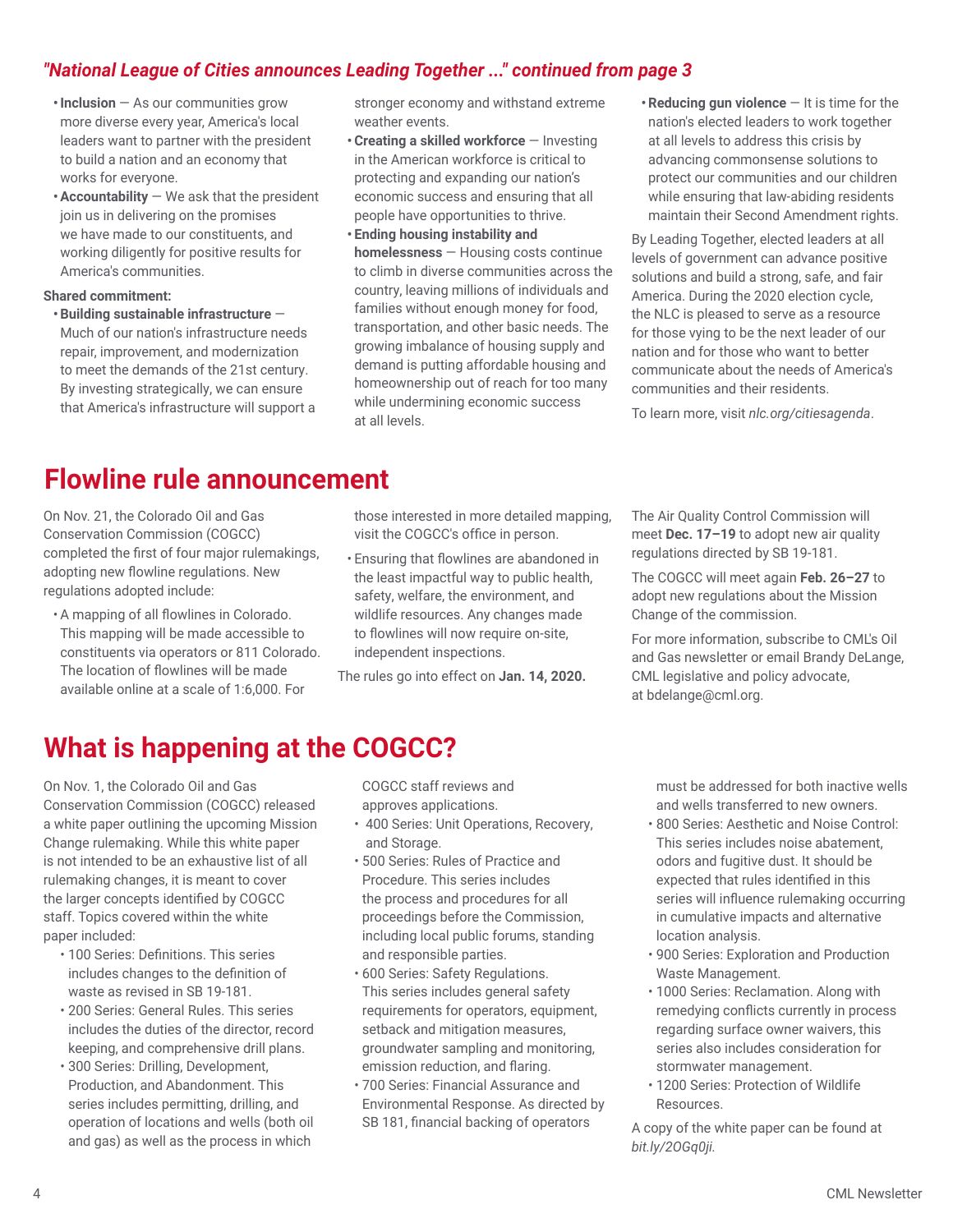## **Research corner: NLC releases** *City Fiscal Conditions*

*By Melissa Mata, CML municipal research analyst*

The National League of Cities (NLC) released the 2019 issue of its annual report *City Fiscal Conditions,* which analyzed fiscal data from more than 500 municipalities around the nation. The report reveals the vastly different experiences occurring in different regions and among cities and towns of different sizes. Many finance officers reported confidence in their municipal budgets to meet service demands, even as they anticipate a decline in revenue and a possible recession in the next two years.

To view the full report, visit *bit.ly/2LjPJNx.*

#### **Key findings from this year's report include:**

• General fund revenues slowed to their lowest annual growth rate since 2013. The Midwest, hit especially hard, saw its revenues decline by 4.4%.

Nationwide:

- Property tax revenues grew by 1.8% in 2018, down from 2.6% in 2017.
- Sales tax revenues grew by 1.9%, up slightly from 1.8% in 2017.
- For the first time in seven years, municipal officials anticipate a decline in revenue ahead.
- Spending growth has outpaced revenue growth in recent years, and infrastructure needs, public safety spending, and pension costs are continuing to place significant demands on municipal budgets.
- Two-thirds of big cities predict a recession will hit in 2020 or 2021.
- Three out of four local finance officers remain confident about the ability of their municipalities' budgets to meet the financial needs of their communities.





Source: National League of Cities *City Fiscal Conditions.*

## **Applications now open for the 2020 Water Leaders Program**

Recognized as the premier professional development course for the water community in Colorado, Water Education Colorado's (WEco) Water Leaders Program aims to positively impact the Colorado water profession by creating a pipeline of dedicated, effective water leaders across diverse fields who exemplify the four quadrants of emotional intelligence: self-awareness, self-management, social awareness, and social management.

Each year, WEco takes water leaders to interact in different parts of the state through four, two-day program sessions. The 2020 class will be visiting Greeley, Redstone, Salida, and Denver. Classes begin in April and end in August.

Applications are now open, along with a detailed schedule and additional information. WEco is accepting applications for the 2020 program until **Jan. 10.**

To learn more and apply, visit *bit.ly/2DhpPWh.*

Interested but want to know more? WEco will be hosting an informational webinar on **Dec. 17,** noon – 1:15 p.m. This webinar will be hosted by the two program facilitators, Stephanie Scott (WEco) and Cheryl Benedict (MORF Consulting). It will cover an overview of the Water Leaders Program: tuition/ scholarships; what to expect for the 2020 class; such as dates, locations, and themes of each session; and more. To register for the webinar, visit *bit.ly/2QQ50cM.*

## **Jan. 1 deadline to report building codes**

Legislation passed in 2019 requires every municipality that has enacted a building code to report the current version of its building and energy codes to the Colorado Energy Office (CEO) by **Jan. 1, 2020**. Municipal officials or staff can report this information to CEO via a survey at *bit.ly/2O0W3ez* or email Kim Burke at kim.burke@state.co.us, who

manages CEO's codes training and technical assistance program.

CEO offers no-cost technical assistance to local governments to help them effectively navigate the code adoption process by reviewing a municipality's existing codes, summarizing major changes in new codes, recommending customized amendments, and acting as experts to answer questions in public meetings. CEO also offers free commercial and residential building energy code trainings. Visit the CEO website at *bit.ly/348hNLu* for more information or to request training assistance.